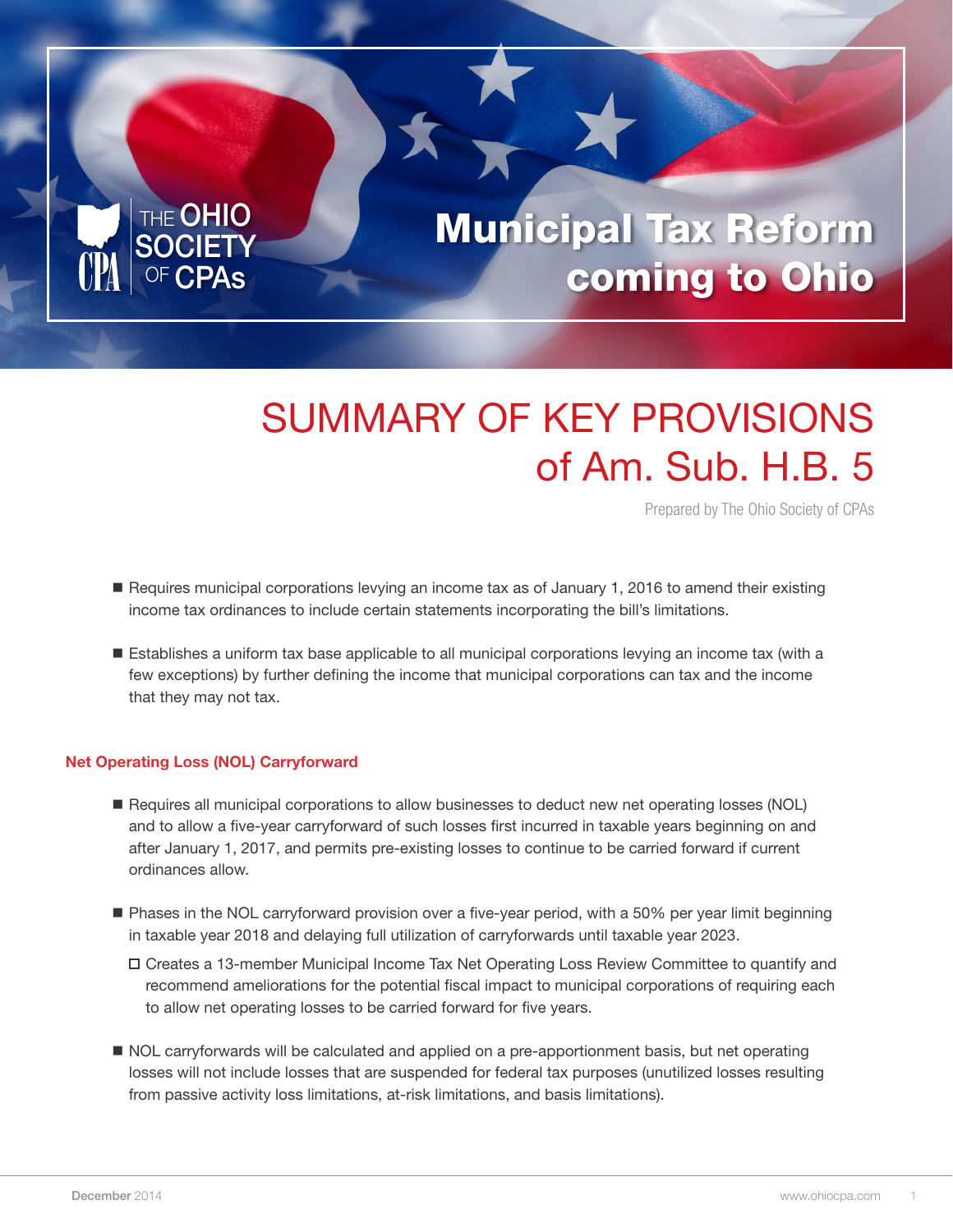

#### Pass-Through Entities

- Imposes the municipal net profits tax on a pass-through entity ("PTE") at the entity level, with the owner needing to file only in their city of residence. A major exception: allows the 119 municipalities who previously voted to tax resident S corporation owners at the shareholder level to continue that treatment.
- Gains and losses that are generated by a resident taxpayer's different pass-through entities and such taxpayer's own net profit reported on schedules C, E & F may offset each other during the year in which such gains and losses were generated. The offset provision only applies to resident individuals.
- Ensures that NOLs may be carried forward for five years by resident individuals, and that NOLs carried forward by a pass-through entity must be ignored for the purposes of calculating the amount of net profit passed through to the owner. Also, ensures that NOLs may be used by a taxpayer only once.

### Occasional Entrant Treatment

- n Modifies the "casual" entrant exemption to increase the number of days, from 12 to 20 per year, that an individual may work in a non-principle-place-of-business municipality without incurring income tax liability there, defines a day (preponderance standard – only withhold to one municipality per calendar day), and to further define how the exemption does not apply to professional athletes, entertainers, and public figures.
- **Provides that the casual entrant rule applies to all compensation, and creates a separate exemption** that prohibits the taxation of income of employees of businesses with less than \$500,000 in annual revenue by any municipality other than the municipality where the business' fixed location is located.
- **n** Requires a business that reasonably anticipates that it will be providing services in a municipality for 21 days or more in a calendar year to withhold municipal income taxes in that city for all employees from day one.
- $\blacksquare$  Makes changes to the definition of principal place of work to provide a mechanism to determine how to allocate qualifying wages for employees who work the same number of days in two or more municipal corporations.
- Authorizes employers to voluntarily withhold from day one even if the 20-day rule would otherwise apply, and grandfathers existing agreements that were in effect prior to HB 5 and also allows employers and municipalities to enter into future agreements governing withholding without regard to the rule.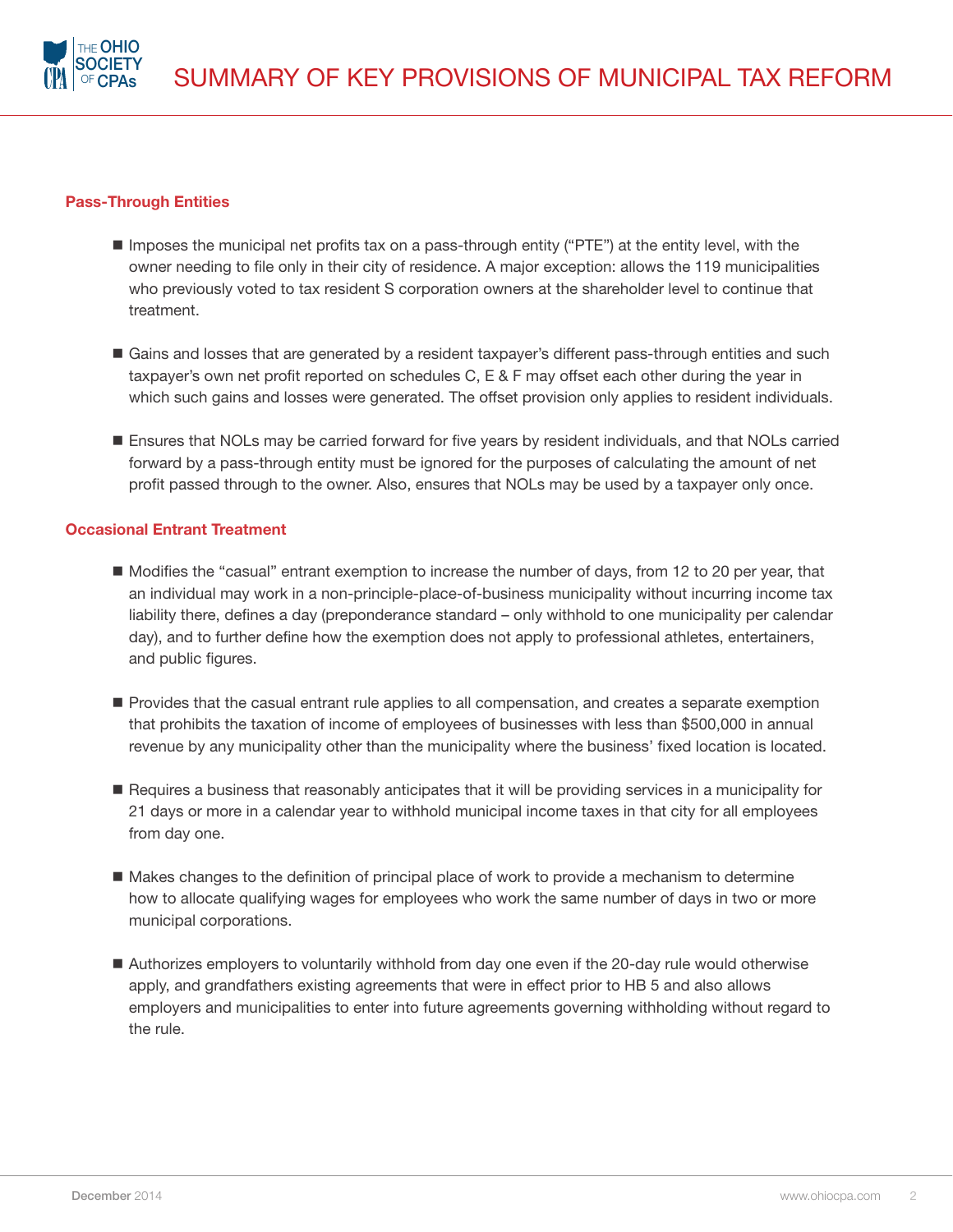

#### Administrative Procedures

- Allows a municipal corporation to treat an individual as a resident for municipal income tax purposes only if the individual is domiciled there, and adopts 25 generally recognized common law factors for determining an individual's domicile for municipal income tax purposes. This is different from the State of Ohio's "bright line" test.
- Authorizes taxpayers to use an alternative method of apportioning income and expressly allows tax administrators to require the use of an alternative method if the statutory formula does not fairly represent the extent of the taxpayer's business activity in a municipal corporation.
	- $\Box$  Prescribes that taxpayers will receive an automatic municipal tax filing extension if they timely filed a federal extension.
- **Prescribes an income tax employer withholding schedule (monthly vs. quarterly) for all municipal** corporations that depends on recent withholding amounts. Taxes must be remitted monthly if collected taxes exceeded \$2,399 in the previous calendar year or exceeded \$200 in any month during the previous calendar quarter. Otherwise the tax must be remitted quarterly. Municipalities can require taxes be remitted semimonthly if withheld taxes exceeded \$11,999 – or \$1,000 during any month – during the prior calendar year. Taxpayers with estimated annual tax liability to a city that is under \$200 can pay annually.
- Requires all municipal corporations levying an income tax to comply with a uniform annual tax return filing schedule, with some exceptions. Synchronizes municipal return filing dates with state filing dates.
- **Prescribes more specific rules for the filing of consolidated income tax returns by affiliated groups** of corporations, including a requirement that such returns be prepared in the same manner as consolidated federal income tax returns. Grandfathers existing nexus combined elections and filing agreements in place prior to 2016.
- Requires municipal corporations to collect estimated taxes from all taxpayers whose estimated annual tax liability, will be more than \$200 (or \$50 per quarter) after subtracting for amounts to be withheld from the taxpayer's compensation. Does not apply if the taxpayer is a member of an exempted class or the tax administrator waives the requirement. Taxpayers with estimated annual tax liability to a city that is under \$200 can pay annually.
- **Provides that a municipal income taxpayer may receive a refund of overpaid taxes only if the amount** overpaid is more than \$10. Likewise, income and net profit taxpayers will not be required to remit tax due that is less than \$10. However, even if the tax due is less than \$10, taxpayers must still file the tax return.